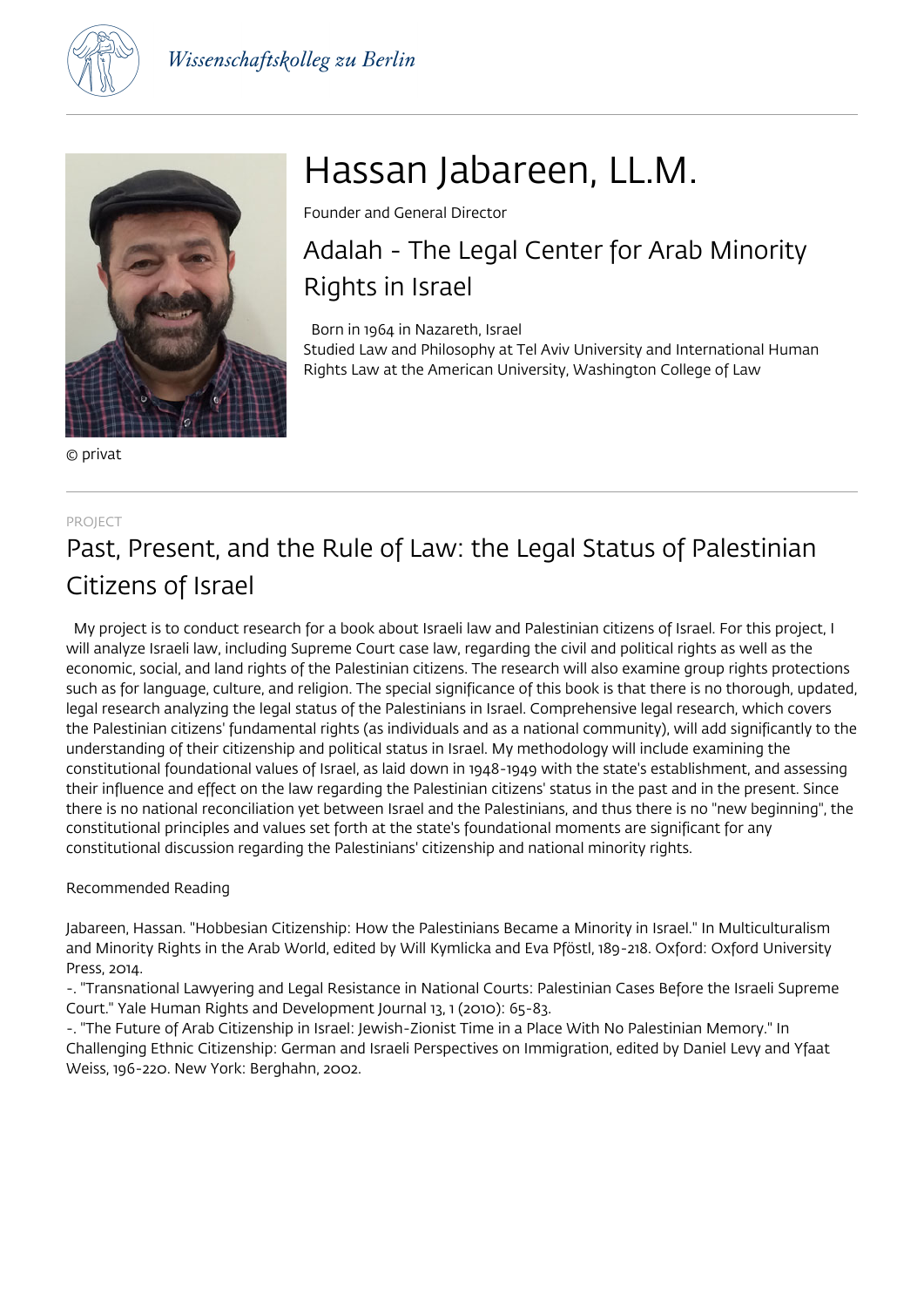### Lawyering and Legitimation

 Current theoretical literature emphasizes two dominant perspectives regarding the role of lawyering. Relying on Max Weber, the starting point of the first perspective is that legal systems rationalize state authorities. Scholars affiliated with the Critical Legal Studies approach claim that since law shapes our consciousness and due to professional constraints, lawyering contributes to legitimizing existing power relations. The margins of any public order are wide enough to allow the Court to sometimes accept victims claims; however, in these cases, the Court also justifies the public order. Thus lawyering may put victims struggles under risk, as it cooperates with constituting a false consciousness of impartiality and fairness.

The second perspective, which is affiliated with the Law and Society approach, rejects the top-down methodological analysis. It contends that any examination of the role of lawyering should start from the bottomup, moving from society to the law. Based on empirical research, scholars who take this approach argue that "cause lawyers", lawyers who defend civil rights causes, in fact empower victims rustruggles and contribute to social change. These lawyers are not constrained by the profession s limitations, they push and challenge boundaries, and their functions go beyond formal representation to supporting victims causes.

I will contend that these two divergent perspectives do not adequately account for the complexity of lawyering in conditions of ethnic/national conflict, or for how such conditions of conflict shape identities of belonging. While the judiciary may possess the victims  $\Box$  trust and litigation may itself legitimize the public order, one cannot conclude as a consequence that the victims will also perceive the public order as legitimate, regardless of what lawyers do in court. Further, these two perspectives neglect the role of the international arena, which is dominant in such conflicts. This arena may also turn the subject of legitimation itself into a more complex question. I will suggest that legitimacy under ethnic/national conflicts is not a matter of causality: it neither depends on local legality or on the efficacy of cause-lawyers.

To make my point, I will examine the public effect of two major litigations that were brought before the Israeli Supreme Court and which challenged two different public orders. One case was initiated by Palestinians living under Israeli Occupation; the other concerned the Palestinian citizens of Israel. Although focused on cases argued before the Israeli Supreme Court, the discussion will also draw upon comparative research.